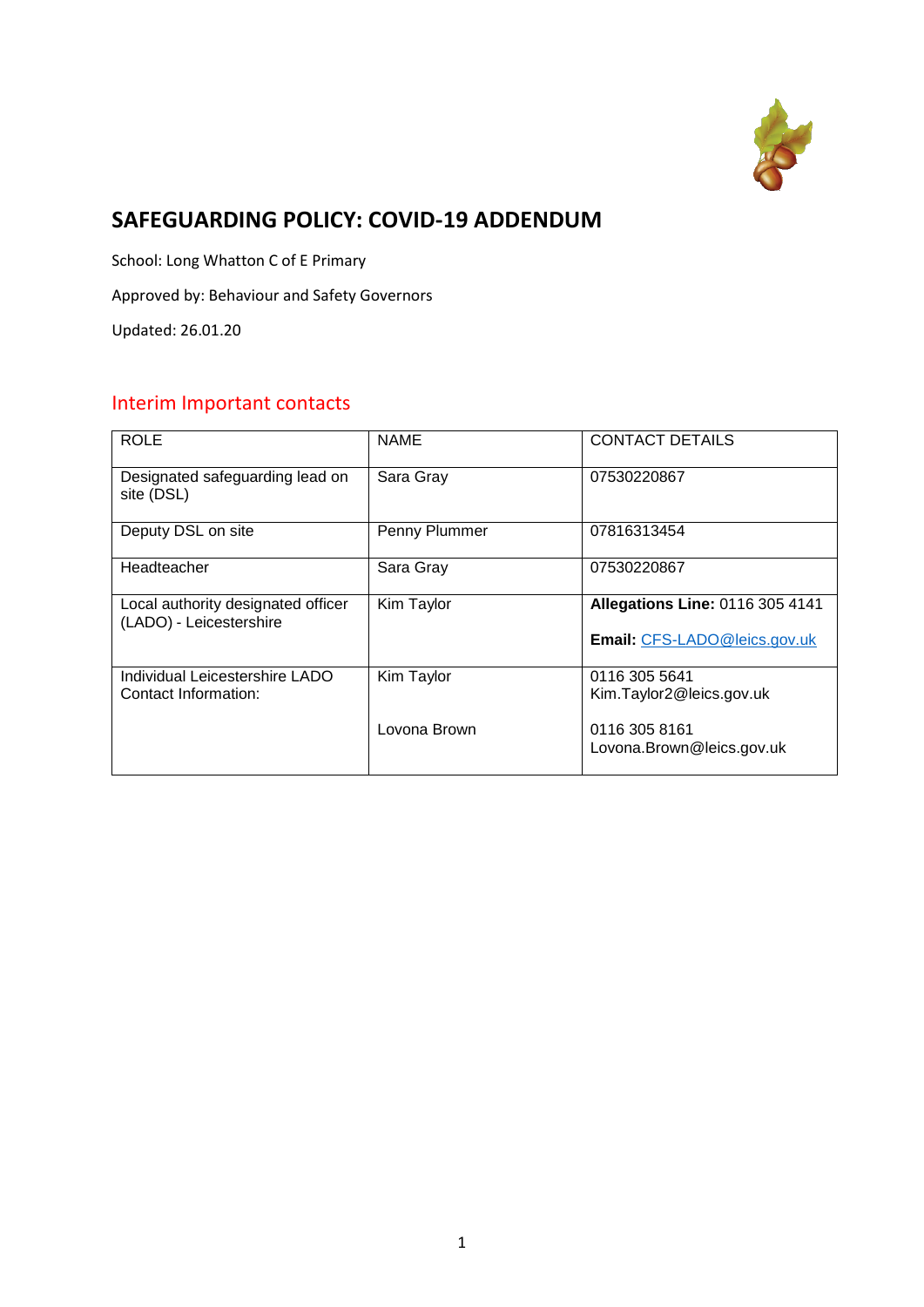# **Contents**

- 1. Scope and definitions 2
- 2. Core safeguarding principles
- 3. Reporting concerns
- 4. DSL (and deputy) arrangements
- 5. Working with other agencies
- 6. Monitoring attendance
- 7. Peer-on-peer abuse
- 8. Concerns about a staff member or volunteer
- 9. Support for children who aren't 'vulnerable' but where we have concerns
- 10. Contact plans
- 11. Safeguarding all children
- 12. Online safety
- 13. Mental health
- 14. Staff recruitment, training and induction
- 15. Children attending other settings
- 16. Monitoring arrangements
- 17. Links with other policies

#### **1 Scope and definitions**

**This addendum applies during the period of school closure due to COVID-19,** and reflects updated advice from our local local authority Leicestershire County Council.

And:

• Leicestershire Police

It sets out changes to our normal child protection policy in light of the Department for Education's guidance [Coronavirus: safeguarding in schools, colleges and other providers,](https://www.gov.uk/government/publications/covid-19-safeguarding-in-schools-colleges-and-other-providers) and should be read in conjunction with that policy.

Unless covered here, our normal child protection policy continues to apply.

The Department for Education's (DfE's) definition of 'vulnerable children' includes those who have a social worker, including children who:

- are assessed as being in need under section 17 of the Children Act 1989, including children and young people who have a child in need plan, a child protection plan or who are a looked-after child
- have an education, health and care (EHC) plan and it is determined, following risk assessment, that their needs can be as safely or more safely met in the educational environment
- have been assessed as otherwise vulnerable by educational providers or local authorities (including children's social care services), and who could therefore benefit from continued attendance. This might include children and young people on the edge of receiving support from children's social care services, adopted children, those at risk of becoming NEET ('not in employment, education or training'), those living in temporary accommodation, those who are young carers and others at the provider and local authority's discretion.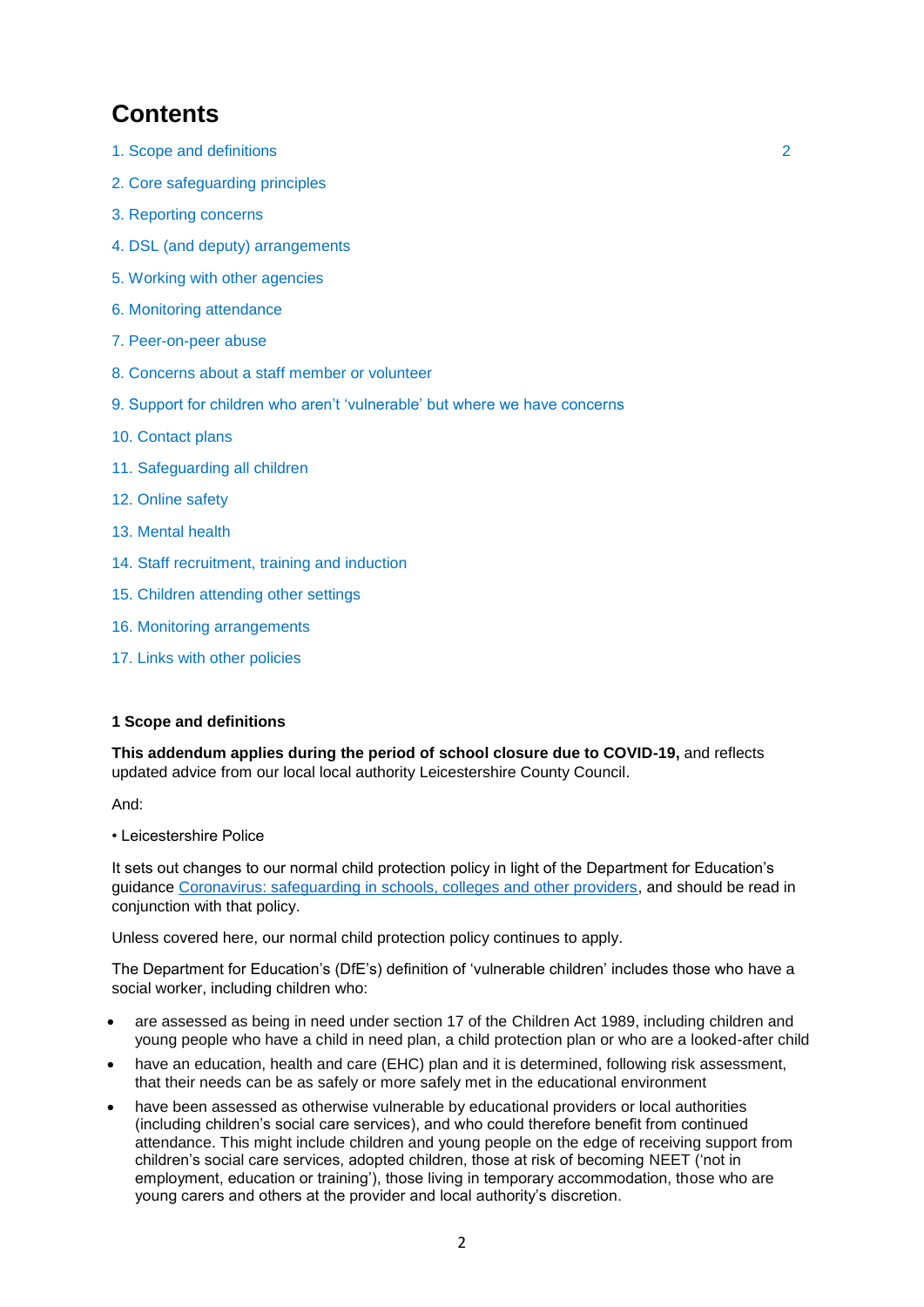In addition, this Addendum will cover children who don't meet the Department for Education's definition of 'vulnerable', but who we have safeguarding concerns about (see 9. Below).

# **2. Core safeguarding principles**

We will still have regard to the statutory safeguarding guidance, [Keeping Children Safe in Education.](https://www.gov.uk/government/publications/keeping-children-safe-in-education--2)

Although we are operating in a different way to normal, we are still following these important safeguarding principles:

- The best interests of children must come first
- If anyone has a safeguarding concern about any child, they should continue to act on it immediately
- A designated safeguarding lead (DSL) or deputy should be available at all times (see section 4 for details of our arrangements)
- It's essential that unsuitable people don't enter the school workforce or gain access to children
- Children should continue to be protected when they are online

#### **3. Reporting concerns**

All staff and volunteers must continue to act on any concerns they have about a child immediately. It is still vitally important to do this, both for children still attending school and those at home.

As a reminder, all staff should continue to work with and support children's social workers, where they have one, to help protect vulnerable children.

When our staff attend other sites we follow that school's reporting procedures. If incidents are related to our own children, they should be uploaded onto CPOMs and reported as normal.

#### **4. DSL (and deputy) arrangements**

DSL and Deputy DSL from Long Whatton are always contactable by phone if not on the school premises. Where a concern needs to be raised the first contact will be either the DSL or Deputy DSL.

On any occasions where there is no DSL or deputy on site, the member of staff who is on site will take responsibility for contacting the DSL. They will be responsible for liaising with the off-site DSL (or deputy) to make sure they can:

- Identify the most vulnerable children in school
- Update and manage access to child protection files, where necessary
- Liaise with children's social workers where they need access to children in need and/or to carry out statutory assessments.

The headteacher of Long Whatton School will ensure that all staff, wherever their location, know who the most vulnerable children in our school are.

#### **5. Working with other agencies**

We will continue to work with children's social care, and with virtual school heads for looked-after and previously looked-after children.

We will continue to update this addendum where necessary, to reflect any updated guidance from:

Our local safeguarding partners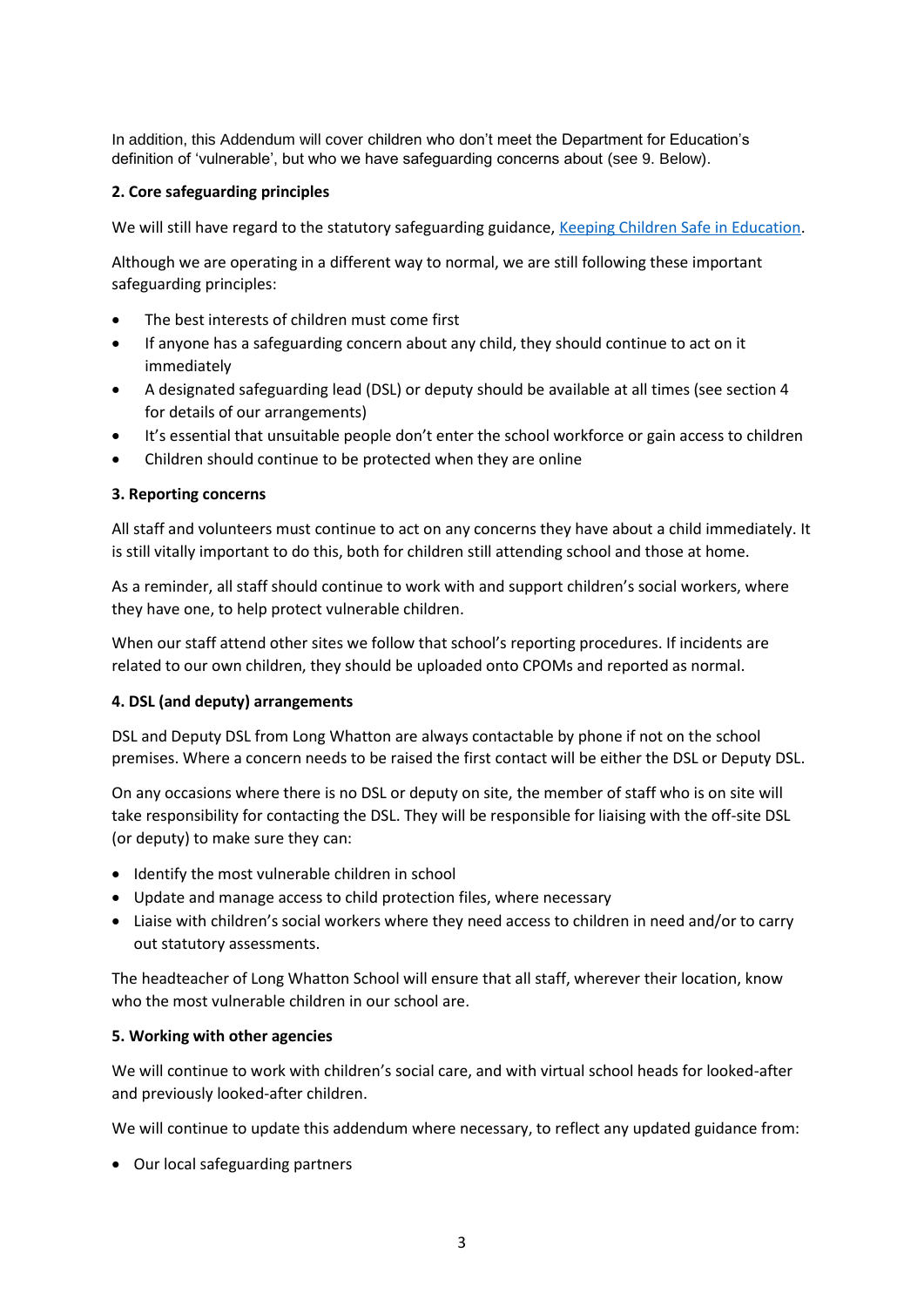The local authority about children with education, health and care (EHC) plans, the local authority designated officer and children's social care, reporting mechanisms, referral thresholds and children in need

# **6. Monitoring attendance**

Most children will not be attending school during this period of school closure, and therefore will be following different attendance monitoring procedures. We will be reporting attendance in school of vulnerable pupils and critical key workers to the Department for Education daily. We will be completing our remote learning attendance registers daily and following up on non-attendance of remote learning. (See Remote Learning Policy)

We will make arrangements with parents and carers to make sure we have up-to-date emergency contact details, and additional contact details where possible.

# **7. Peer-on-peer abuse**

We will continue to follow the principles set out in part 5 of Keeping Children Safe in Education when managing reports and supporting victims of peer-on-peer abuse.

Staff should continue to act on any concerns they have immediately – about both children attending school and those at home.

# **8. Concerns about a staff member or volunteer**

We will continue to follow the principles set out in part 4 of Keeping Children Safe in Education.

Staff should continue to act on any concerns they have immediately – whether those concerns are about staff/volunteers working on site or remotely.

We will continue to refer adults who have harmed or pose a risk of harm to a child or vulnerable adult to the Disclosure and Barring Service (DBS) and LADO.

We will continue to refer potential cases of teacher misconduct to the Teaching Regulation Agency. We will do this using the email address [Misconduct.Teacher@education.gov.uk](mailto:Misconduct.Teacher@education.gov.uk) for the duration of the COVID-19 period, in line with government guidance.

#### **9. Support for children who aren't 'vulnerable' but where we have concerns**

We have the option to offer places in school to children who don't meet the Department for Education's definition of 'vulnerable', but who we have safeguarding concerns about. We will work with parents/carers to do this.

If these children will not be attending school, we will put a contact plan in place, as explained in section 10 below.

# **10. Safe and Welfare Checks**

We have Safe and Well Checks for children who meet the DfE's definition of 'vulnerable children', children who we have safeguarding concerns about and for those who have not accessed Google Classroom each week: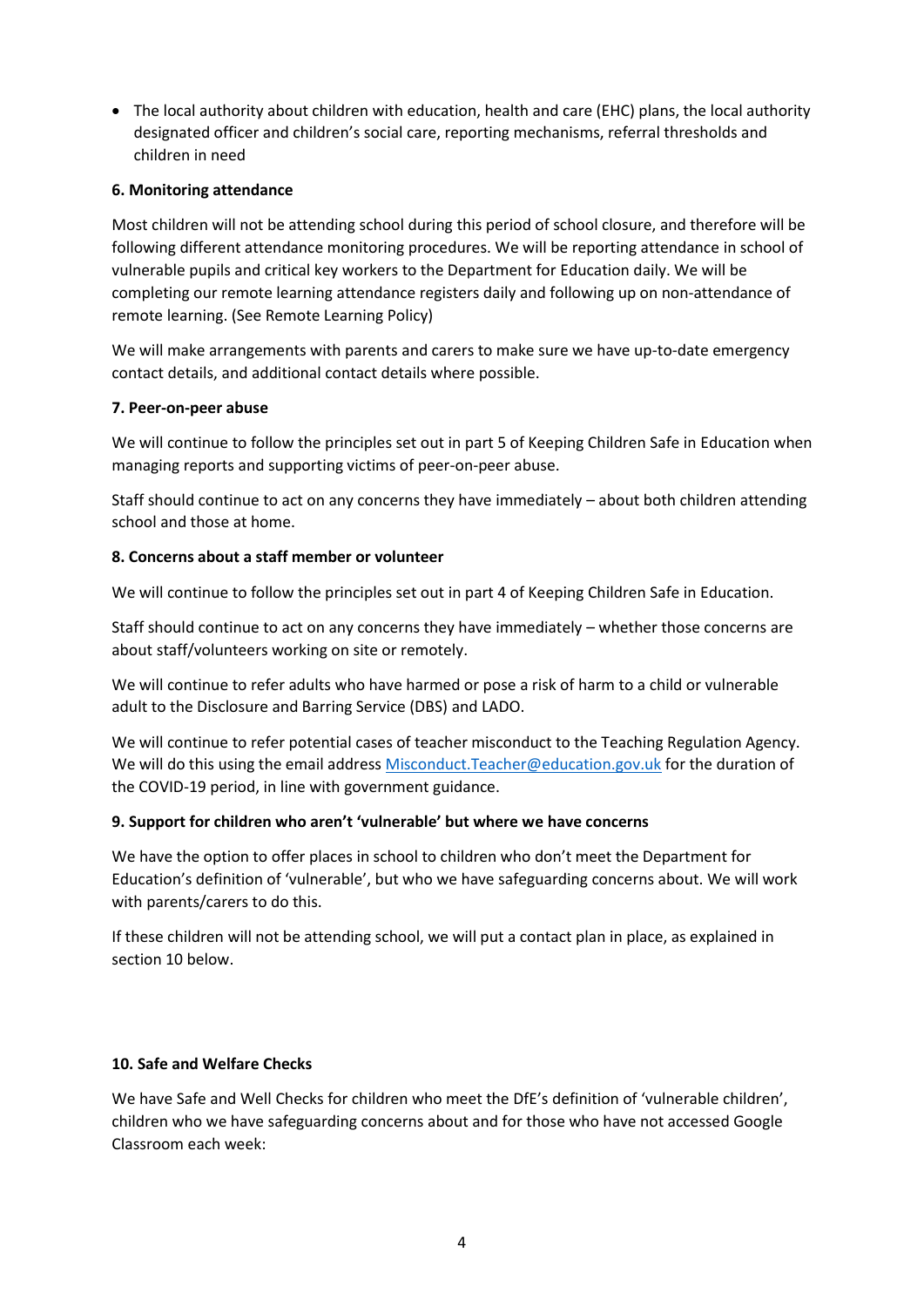The Headteacher will identify from the remote learning registers an initial list each week of children who have not accessed the Google Classroom and email parents to check they are safe and well on a Friday at the end of each week. Staff will inform the headteacher of who they have contacted and the response will be recorded on the remote learning registers.

The headteacher will telephone each week on a Friday, children who we consider vulnerable or have safeguarding concerns about.

# **11. Safeguarding all children**

Staff and volunteers are aware that this difficult time potentially puts all children at greater risk.

Staff and volunteers will continue to be alert to any signs of abuse, or effects on pupils' mental health that are also safeguarding concerns, and act on concerns immediately in line with the procedures set out in section 3 above.

For children at home, they will look out for signs like:

- Not completing assigned work or logging on to school systems
- No contact from children or families
- Seeming more withdrawn during any class check-ins or video calls

Children are likely to be spending more time online during this period – see section 12 below for our approach to online safety both in and outside school.

See section 13 below for information on how we will support pupils' mental health.

# **12. Online safety**

#### **12.1 In school**

We will continue to have appropriate filtering and monitoring systems in place in school.

If IT staff are unavailable, we will act in accordance with our contingency plan seeking IT support from the LA.

#### **12.2 Outside school**

Where staff are interacting with children online, they will continue to follow our existing staff behaviour policy/code of conduct and IT acceptable use policy and social media policy.

We will ensure appropriate safeguarding practices in our approach to remote learning by following the guidance and recommendations made by the DfE and LA.

Staff will continue to be alert to signs that a child may be at risk of harm online, and act on any concerns immediately, following our reporting procedures as set out in section 3 of this Addendum.

We will make sure children know how to report any concerns they have back to our school, and signpost them to other sources of support too.

DSL's will always be invited and part of all Google classrooms set up online. No private messaging will occur between teacher and pupil.

#### **13.3 Working with parents and carers**

We will make sure parents and carers:

Are aware of the potential risks to children online and the importance of staying safe online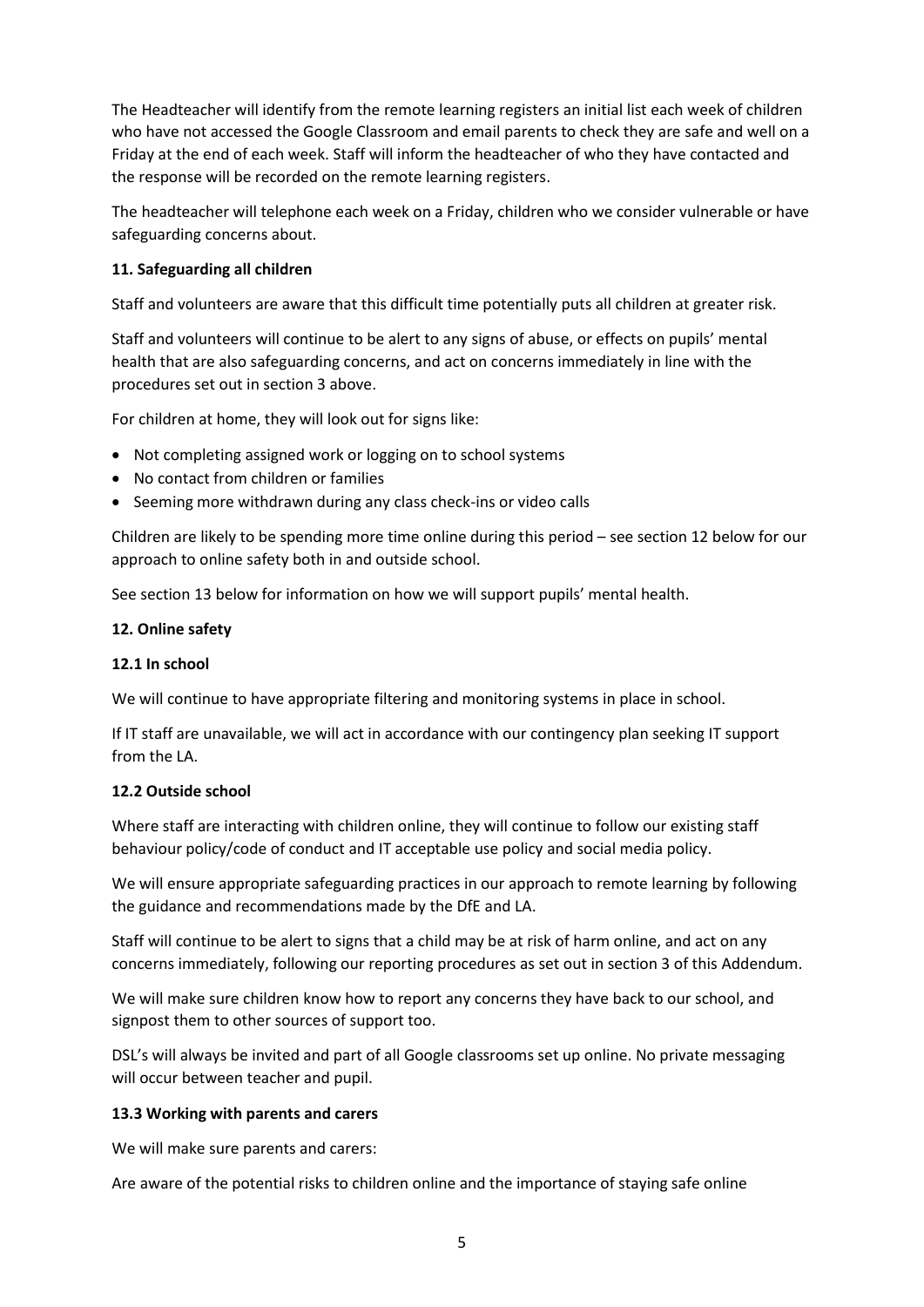Know what our school is asking children to do online, including what sites they will be using and who they will be interacting with from our school

# **13. Mental health**

Where possible, we will continue to offer our current support for pupil mental health for all pupils.

The following practices will continue:

#### *ELSA will continue to support through PSHE lessons on the Google Classroom*

The following practices cannot continue:

# *Group work and one to one sessions such as breakfast club will not be able to continue due to lockdown.*

When setting expectations for pupils learning remotely and not attending school, teachers will bear in mind the potential impact of the current situation on both children's and adults' mental health.

# **14. Staff recruitment, training and induction**

#### **14.1 Recruiting new staff and volunteers**

We continue to recognise the importance of robust safer recruitment procedures, so that adults and volunteers who work in our school are safe to work with children.

We will continue to follow our safer recruitment procedures, and part 3 of Keeping Children Safe in Education.

In urgent cases, when validating proof of identity documents to apply for a DBS check, we will initially accept verification of scanned documents via online video link, rather than being in physical possession of the original documents. This approach is in line with revised guidance from the DBS.

New staff must still present the original documents when they first attend work at our school.

We will continue to do our usual checks on new volunteers and do risk assessments to decide whether volunteers who aren't in regulated activity should have an enhanced DBS check, in accordance with paragraphs 167-172 of Keeping Children Safe in Education.

#### **14.2 Safeguarding induction and training**

We will make sure staff and volunteers are aware of changes to our procedures and local arrangements.

New staff and volunteers will continue to receive:

- A safeguarding induction
- A copy of our children protection policy (and this Addendum)
- Keeping Children Safe in Education part 1

#### **14.4 Keeping records of who's on site**